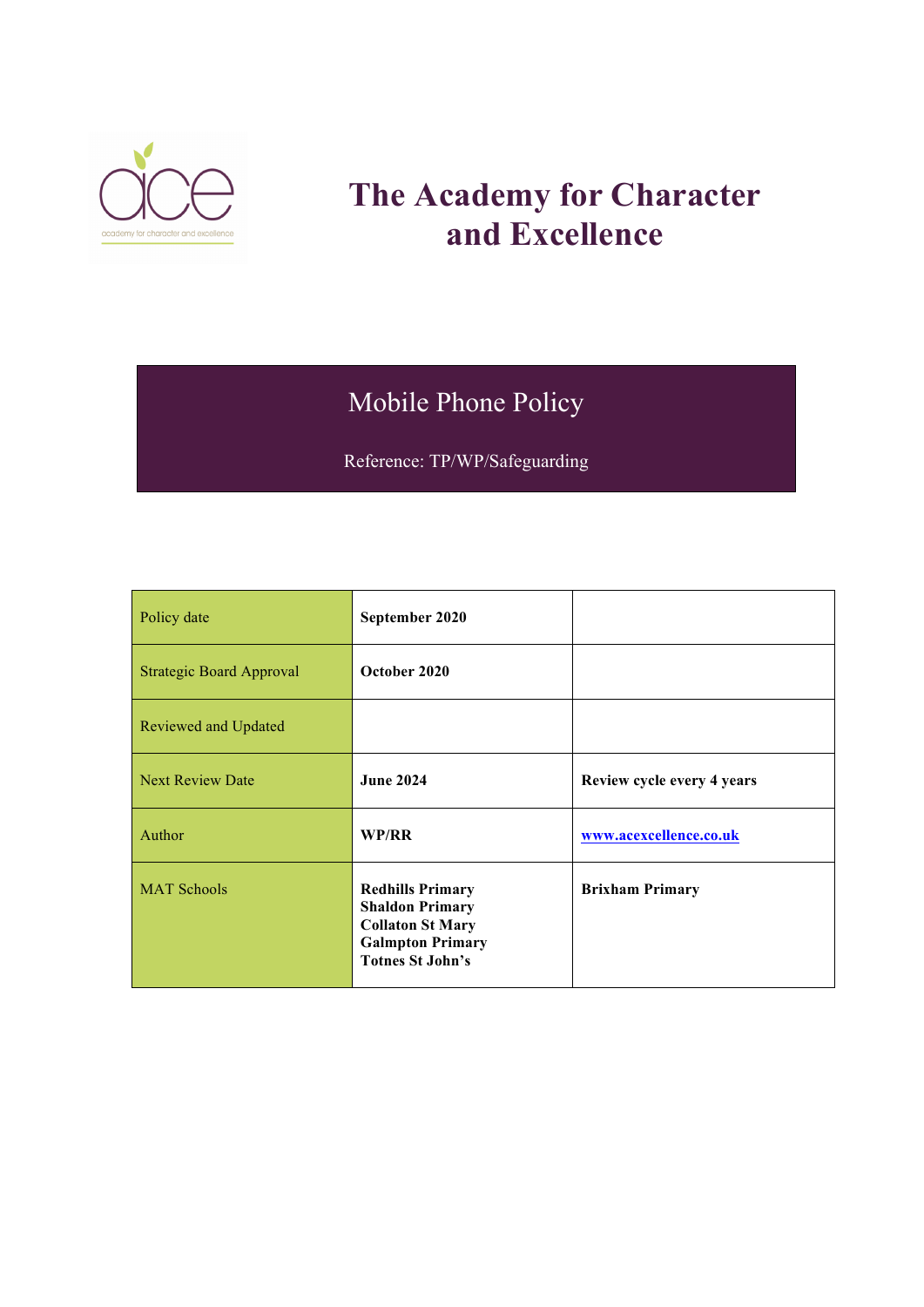## **Who should use this policy?**

This policy will apply to all staff, pupils, parents, volunteers and visitors attending any school within the Academy for Character and Excellence.

This policy will be reviewed every four years unless significant legislative changes occur before the review date.

## **Contents**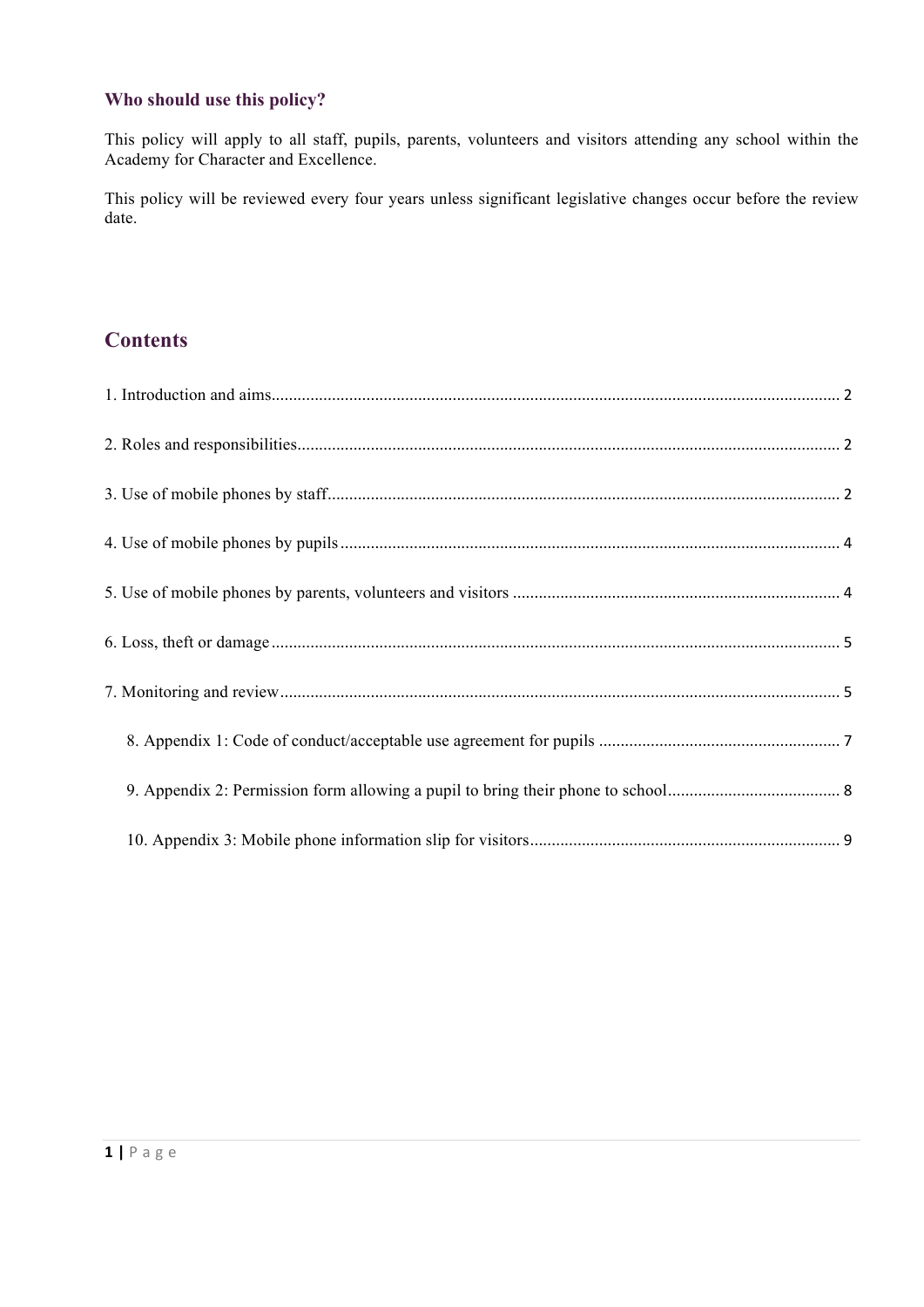## <span id="page-2-0"></span>**1. Introduction and aims**

At the Academy for Character and Excellence we recognise that mobile phones, including smart phones, are an important part of everyday life for our pupils, parents, volunteers, visitors and staff, as well as the wider school community.

Our policy aims to:

- Promote, and set an example for, safe and responsible phone use
- Set clear guidelines for the use of mobile phones for pupils, staff, parents and volunteers
- Support the school's other policies, especially those related to child protection and behaviour

This policy also aims to address some of the challenges posed by mobile phones in school, such as:

- $\sum$  Risks to child protection
- > Data protection issues
- > Potential for lesson disruption
- Risk of theft, loss, or damage
- Appropriate use of technology in the classroom

## <span id="page-2-1"></span>**2. Roles and responsibilities**

## **2.1 Staff**

All staff (including teachers, support staff, and supply staff) are responsible for enforcing this policy.

Volunteers, or anyone else otherwise engaged by the school, must alert a member of staff if they witness, or are aware of, a breach of this policy.

The Headteacher and the DSL are responsible for monitoring the policy and holding staff and pupils accountable for its implementation.

The Head of Safeguarding and Inclusion will review this policy every four years.

## **2.2 Governors**

As part of the Safeguarding portfolio, governors will be monitoring Safeguarding across all schools. Part of this will be appropriate use of mobile phones and adhering to the mobile phone policy.

## <span id="page-2-2"></span>**3. Use of mobile phones by staff**

## **3.1 Personal mobile phones**

Staff (including volunteers, contractors and anyone else otherwise engaged by the school) are not permitted to make or receive calls, or send texts, while children are present/during contact time excluding the DSL. Use of personal mobile phones must be restricted to non-contact time, and to areas of the school where pupils are not present (such as the staff room).

There may be circumstances in which it's appropriate for a member of staff to have use of their phone during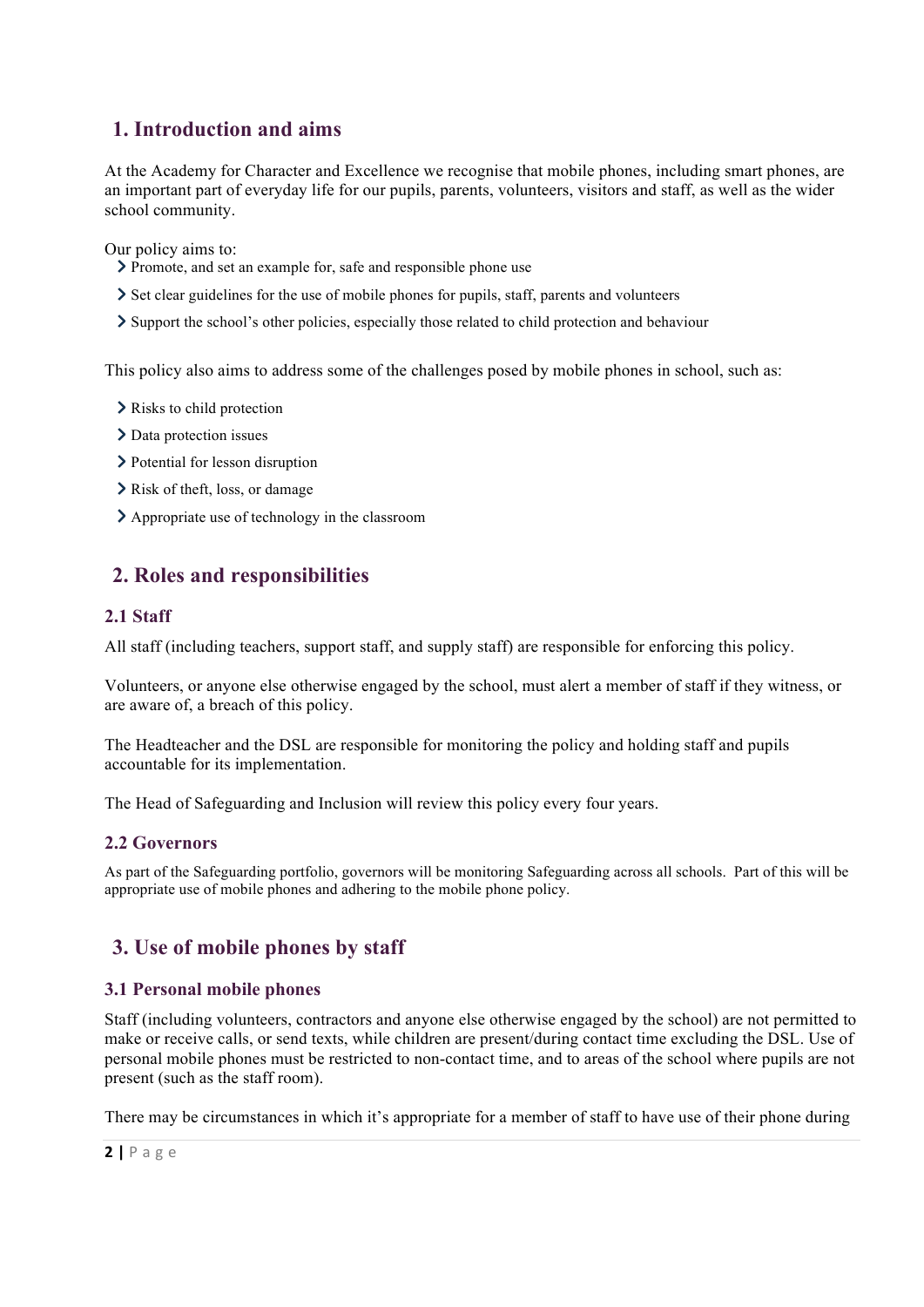contact time. For instance:

- For emergency contact by their child, or their child's school
- In the case of acutely ill dependents or family members

The headteacher will decide on a case-by case basis whether to allow for special arrangements.

If special arrangements are not deemed necessary, school staff can use the school office number **[insert**] number] as a point of emergency contact.

### **3.2 Data protection**

Staff must not use their personal mobile phones to process personal data, or any other confidential school information. Please refer to the Trust's GDPR Policy.

## **3.3 Safeguarding**

Staff must refrain from giving their personal contact details to parents or pupils, including connecting through social media and messaging apps.

Staff must avoid publicising their personal contact details on any social media platform or website, to avoid unwanted contact by parents or pupils. Please refer to the Trust's Online Safety policy.

Staff must not use their mobile phones to take photographs or recordings of pupils, their work, or anything else which could identify a pupil. If it's necessary to take photos or recordings as part of a lesson/school trip/activity, this must be done using school equipment.

#### **3.4 Using personal mobiles for work purposes**

In some circumstances, it may be appropriate for staff to use personal mobile phones for work. Such circumstances may include, but aren't limited to:

- > Emergency evacuations
- $\sum$  Supervising off-site trips
- > Supervising residential visits

In these circumstances, staff will:

- $\geq$  Use their mobile phones in an appropriate and professional manner, in line with our staff code of conduct
- $\geq$  Not use their phones to take photographs or recordings of pupils, their work, or anything else which could identify a pupil
- Refrain from using their phones to contact parents. If necessary, contact must be made via the school office

## **3.5 Work phones**

Some members of staff are provided with a mobile phone by the school for work purposes.

Only authorised staff are permitted to use school phones, and access to the phone must not be provided to anyone without authorisation.

Staff must:

Only use phone functions for work purposes, including making/receiving calls, sending/receiving emails or other communications, or using the internet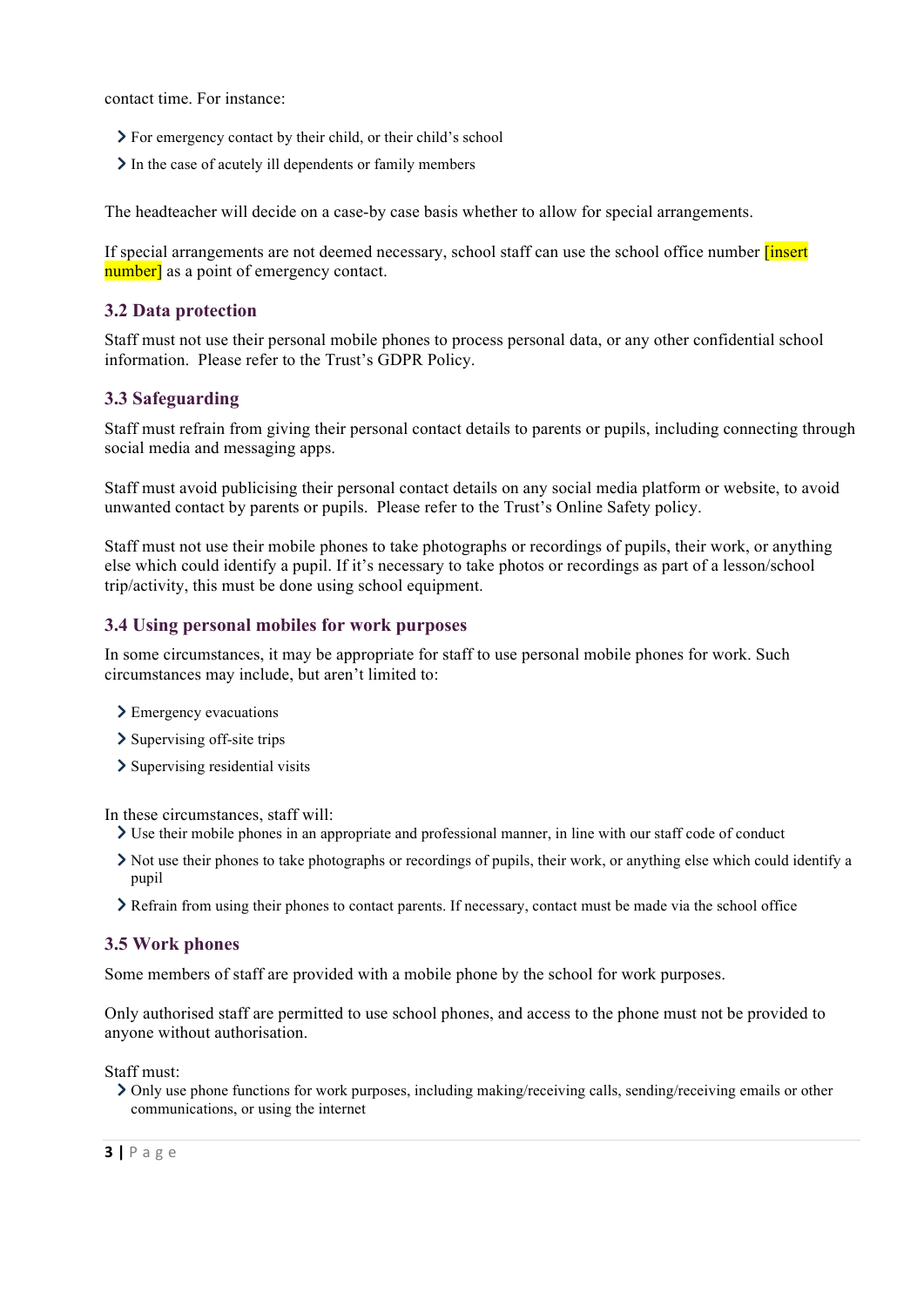$\geq$  Ensure that communication or conduct linked to the device is appropriate and professional at all times, in line with our staff code of conduct.

### **3.6 Sanctions**

Staff that fail to adhere to this policy may face disciplinary action. See the school's staff disciplinary policy for more information.

## <span id="page-4-0"></span>**4. Use of mobile phones by pupils**

Pupils are allowed to bring a personal mobile phone to school for the following reasons.

- Travelling to school by themselves
- Young carers who need to be contactable

If pupils do bring in personal mobile phones they are to hand them in to the office or a nominated member of staff as soon as then enter the school premises.

Pupils are not allowed to use their mobile phone whilst on school premises.

#### **4.1 Sanctions**

If a pupil breaches this policy, the following sanctions will apply:

- Phones be confiscated until the end of the school day
- $\sum$  The pupils' parents will be contacted about the breach
- $\sum$  The phone will be returned at the end of the day from either the school office or nominated member of staff
- Schools are permitted to confiscate phones from pupils under sections 91 and 94 of the [Education and Inspections](https://www.legislation.gov.uk/ukpga/2006/40/section/94) [Act 2006](https://www.legislation.gov.uk/ukpga/2006/40/section/94)

The school have the power to search pupils' phones, as set out in the [DfE's guidance on searching, screening and](https://www.gov.uk/government/publications/searching-screening-and-confiscation) [confiscation](https://www.gov.uk/government/publications/searching-screening-and-confiscation). The DfE guidance allows you to search a pupil's phone if you have reason to believe the phone contains pornographic images, or if it is being/has been used to commit an offence or cause personal injury.

Certain types of conduct, cyber bullying or harassment can be classified as criminal conduct. The school takes such conduct extremely seriously, and will involve the police or other agencies as appropriate.

Such conduct includes, but is not limited to:

- > Sexting
- > Threats of violence or assault
- Abusive calls, emails, social media posts or texts directed at someone on the basis of someone's ethnicity, religious beliefs or sexual orientation

## <span id="page-4-1"></span>**5. Use of mobile phones by parents, volunteers and visitors**

Parents, visitors and volunteers (including directors, governors and contractors) must adhere to this policy as it relates to staff if they are on the school site during the school day.

This means: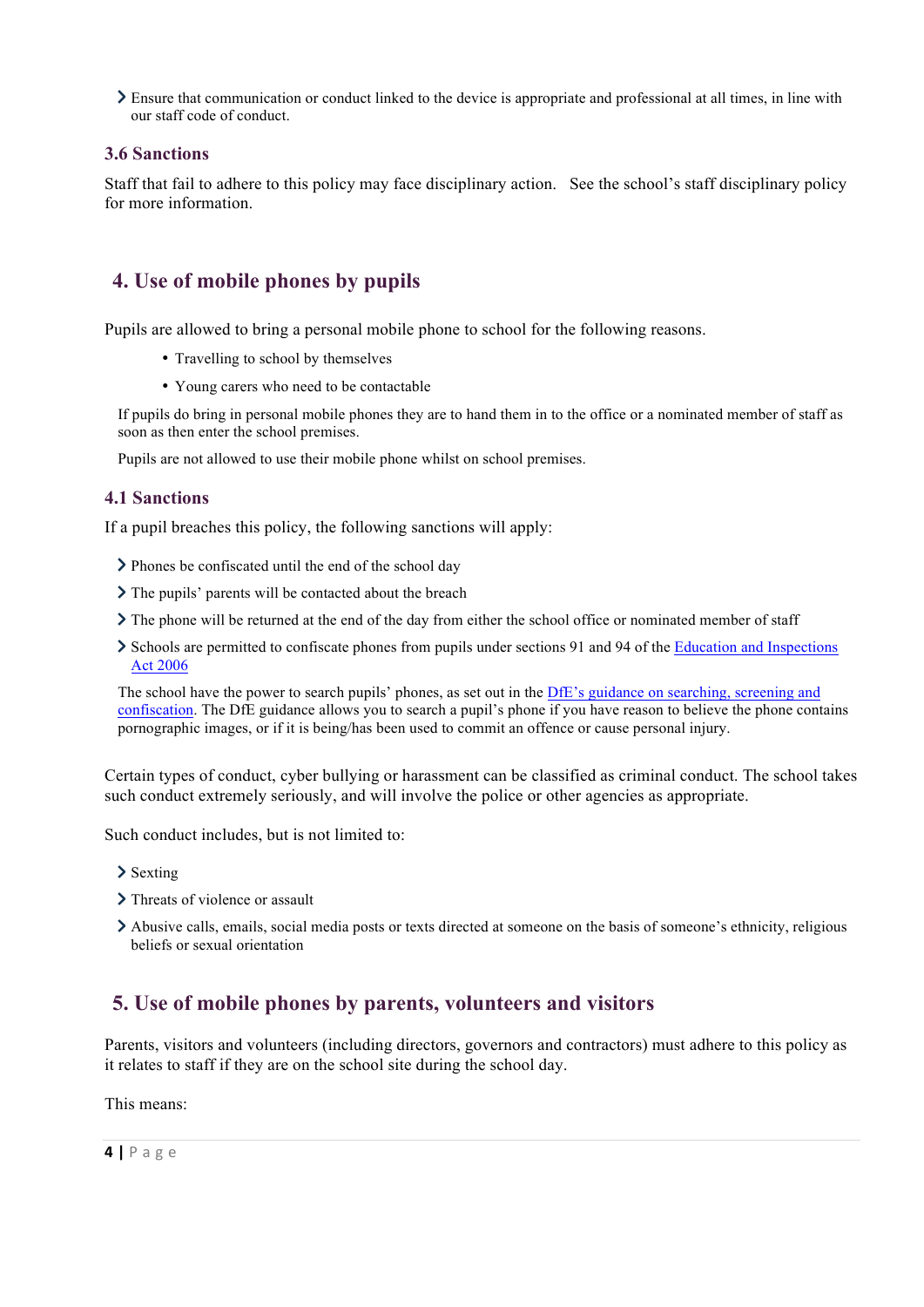- Not taking pictures or recordings of pupils, unless it's a public event (such as a school fair), or of their own child
- Using any photographs or recordings for personal use only, and not posting on social media without consent
- $\sum$  Not using phones in lessons, or when working with pupils

Parents, visitors and volunteers will be informed of the rules for mobile phone use when they sign in at reception or attend a public event at school.

All visitors and volunteers will be given key information on the use of mobile phones upon arrival at school.

Parents or volunteers supervising school trips or residential visits must not:

- Use their phone to make contact with other parents
- Take photos or recordings of pupils, their work, or anything else which could identify a pupil

Parents or volunteers supervising trips are also responsible for enforcing the school's policy for pupils using their phones, as set out in section 4 above.

Parents must use the school office as the first point of contact if they need to get in touch with their child during the school day. They must not try to contact their child on his/her personal mobile during the school day.

## <span id="page-5-0"></span>**6. Loss, theft or damage**

Pupils bringing phones to school must ensure that phones are appropriately labelled, and are stored securely when not in use such as:

- Inserting a slip of their full name in their phone case
- Labelling the phone cover with their full name

Pupils must secure their phones as much as possible, including using passwords or pin codes to protect access to the phone's functions. Staff must also secure their personal phones, as well as any work phone provided to them. Failure by staff to do so could result in data breaches.

The school accepts no responsibility for mobile phones that are lost, damaged or stolen on school premises or transport, during school visits or trips, or while pupils are travelling to and from school.

Confiscated phones will be stored in the school office or in a secure location and be returned at the end of the school day.

Lost phones should be returned to the school office. The school will then attempt to contact the owner.

## <span id="page-5-1"></span>**7. Monitoring and review**

The school is committed to ensuring that this policy has a positive impact of pupils' education, behaviour and welfare. When reviewing the policy, the school will take into account:

> Feedback from parents and pupils

#### **5 |** Page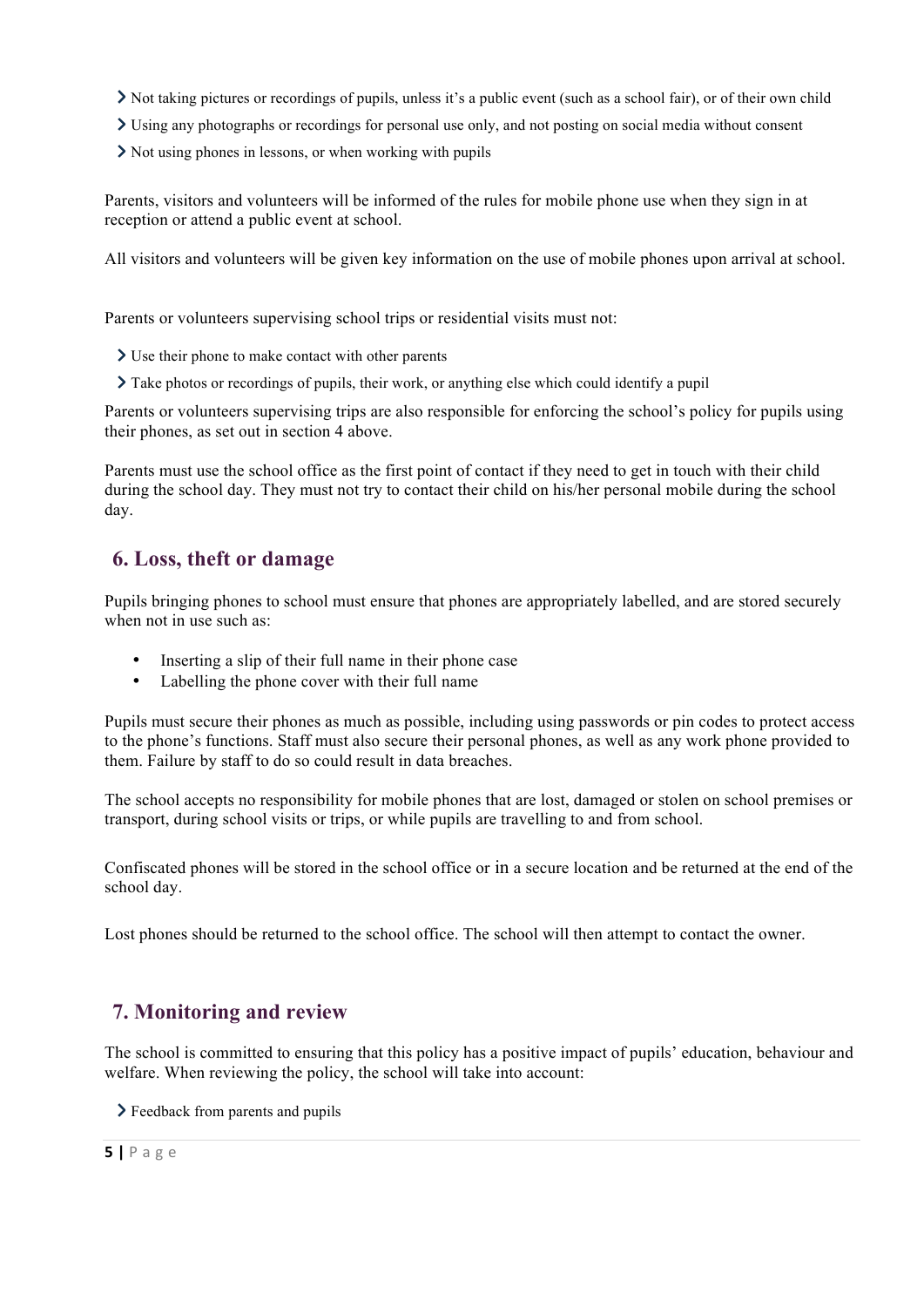- > Feedback from teachers
- Records of behaviour and safeguarding incidents
- Relevant advice from the Department for Education, the local authority or other relevant organisations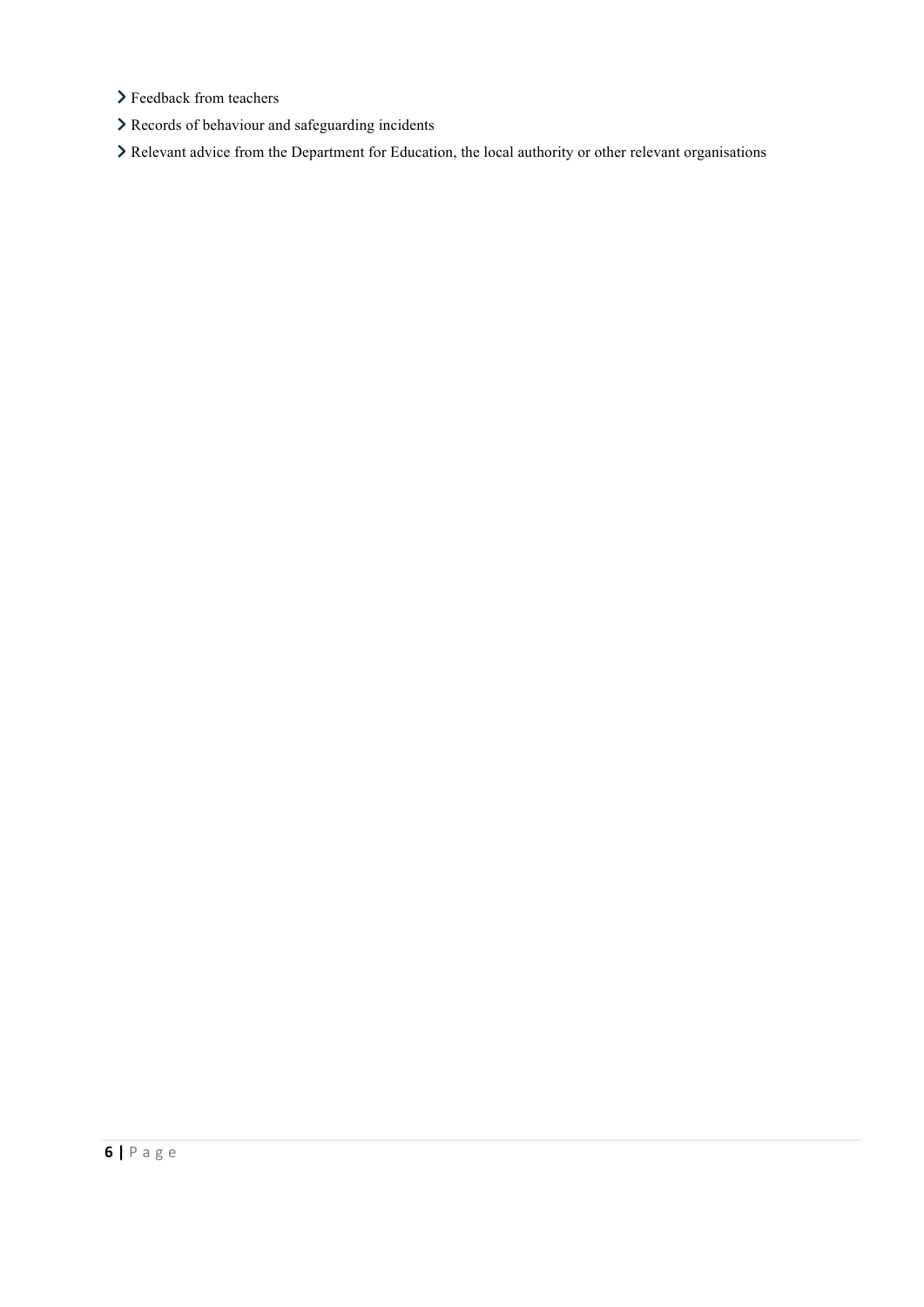## <span id="page-7-0"></span>**8. Appendix 1: Code of conduct/acceptable use agreement for pupils**

## [insert school logo]

## **Code of conduct/acceptable use agreement**

You must obey the following rules if you bring your mobile phone to school:

- 1. Phones must be switched off (not just put on 'silent') when handed into reception.
- 2. You cannot take photos or recordings (either video or audio) of school staff or other pupils without their consent.
- 3. Avoid sharing your contact details with people you don't know, and don't share other people's contact details without their consent.
- 4. Don't share your phone's passwords or access codes with anyone else.
- 5. Don't use your mobile phone to bully, intimidate or harass anyone. This includes bullying, harassing or intimidating pupils or staff via:
	- a. Email
	- b. Text/messaging app
	- c. Social media
- 6. Don't use your phone to send or receive anything that may be criminal. For instance, by 'sexting'.
- 7. Rules on bullying, harassment, and intimidation apply to how you use your mobile phone even when you aren't in school.
- 8. Don't use vulgar, obscene or derogatory language while on the phone or when using social media. This language is not permitted under the school's behaviour policy.
- 9. If you are found to have a phone on your person, you must comply with a request by a member of staff to switch off and turn over your phone. Refusal to comply is a breach of the school's behaviour policy and will be dealt with accordingly.
- 10. Mobile phones are not permitted in any internal or external exam or test environment. If you have a mobile phone, you will be asked to store these appropriately, before entering the test room. Bringing a phone into the test room can result in your exam being declared invalid.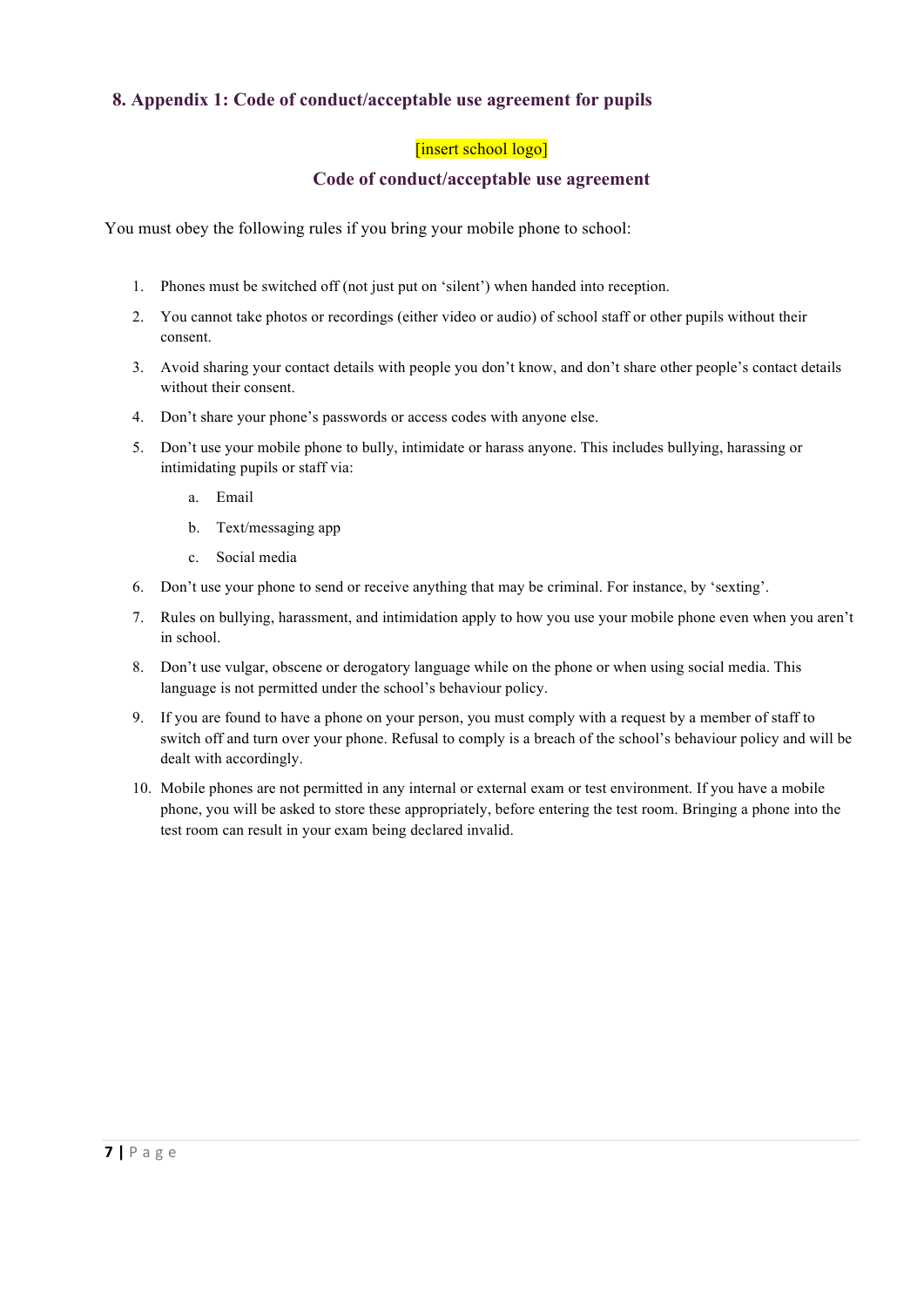## <span id="page-8-0"></span>**9. Appendix 2: Permission form allowing a pupil to bring their phone to school**

| <b>PUPIL DETAILS</b> |  |
|----------------------|--|
| Pupil name:          |  |
| Year group/class:    |  |
| Parent(s) name(s):   |  |

The school has agreed to allow **[pupil name]** to bring **[his/her]** mobile phone to school because **[he/she]**:

> Travels to and from school alone

> Is a young carer

Pupils who bring a mobile phone to school must abide by the school's policy on the use of mobile phones, and its code of conduct/acceptable use agreement.

The school reserves the right revoke permission if pupils don't abide by the policy.

The school accepts no responsibility for mobile phones that are lost, damaged or stolen on school premises, or while pupils are travelling to and from school.

Parent signature:

Pupil signature (where appropriate): \_\_\_\_\_\_\_\_\_\_\_\_\_\_\_\_\_\_\_\_\_\_\_\_\_\_\_\_\_\_\_\_\_\_\_\_\_\_\_

| FOR SCHOOL USE ONLY   |  |  |
|-----------------------|--|--|
| <b>Authorised by:</b> |  |  |
| Date:                 |  |  |